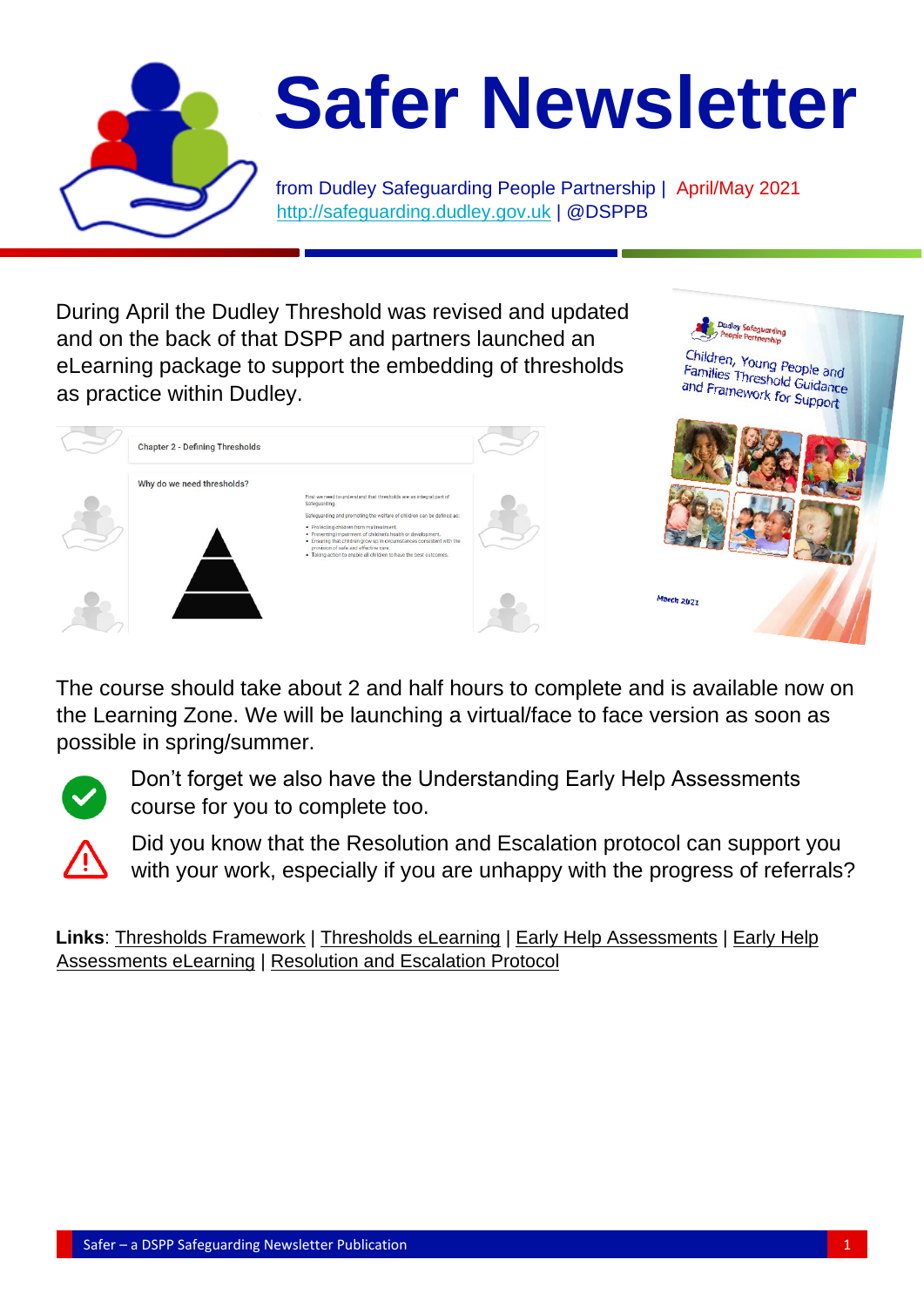# **In other news:**

# **NEW report from the National Child Mortality Database (NCMD)**



Child Mortality and Social Deprivation links the risk of child death in England to deprivation has been published by the National Child Mortality Database (NCMD); details (and the full report) can be found using the link below:

Commissioned by the Healthcare Quality Improvement Partnership (HQIP) on behalf of NHS England, this report includes analysis of 3,347 children who died in England between 1 April 2019 and 31 March 2020, as part of NCMD's remit

to learn from child death data in order to reduce the number of children who die in the future.

**Link**: <http://www.ncmd.info/2021/05/13/dep-report-2021>

# **Domestic Violence - Practice Guidance for Social Workers (BASW)**



In March 2021, the British Association of Social Workers (BASW) launched new guidance for child and family social workers supporting victim-survivors of domestic abuse.

The publication of the guidance comes at a critical time, during the pandemic Refuge saw a 61% increase in calls and contacts, as perpetrators used lockdown conditions to further assert control.

Although this guidance is aimed at social care practitioners, it is always useful for other professionals, including schools, to be aware such documentation.

**Links**: [https://www.basw.co.uk/basw-england-domestic-abuse-guidance-launch-video](https://www.basw.co.uk/basw-england-domestic-abuse-guidance-launch) | [https://www.basw.co.uk/resources/basw-england-domestic-abuse-guidance-social-workers-april-](https://www.basw.co.uk/resources/basw-england-domestic-abuse-guidance-social-workers-april-2021)[2021](https://www.basw.co.uk/resources/basw-england-domestic-abuse-guidance-social-workers-april-2021)

# **Children's Code (Information Commissioner's Office)**



The Children's Code (or Age Appropriate Design Code to give its formal title) is a data protection code of practice for online services, such as apps, online games, and web and social media sites, likely to be accessed by children. The came into force on 2 September 2020 with a 12 month transition period to give organisations time to prepare.

The code aims not to protect children from the digital world, but instead protect them within it by ensuring online services are better designed with children in mind.

**Link**: [https://ico.org.uk/about-the-ico/news-and-events/news-and-blogs/2021/03/ico-urges](https://ico.org.uk/about-the-ico/news-and-events/news-and-blogs/2021/03/ico-urges-businesses-to-act-now-as-children-s-code-comes-into-force-in-six-months/)[businesses-to-act-now-as-children-s-code-comes-into-force-in-six-months/](https://ico.org.uk/about-the-ico/news-and-events/news-and-blogs/2021/03/ico-urges-businesses-to-act-now-as-children-s-code-comes-into-force-in-six-months/)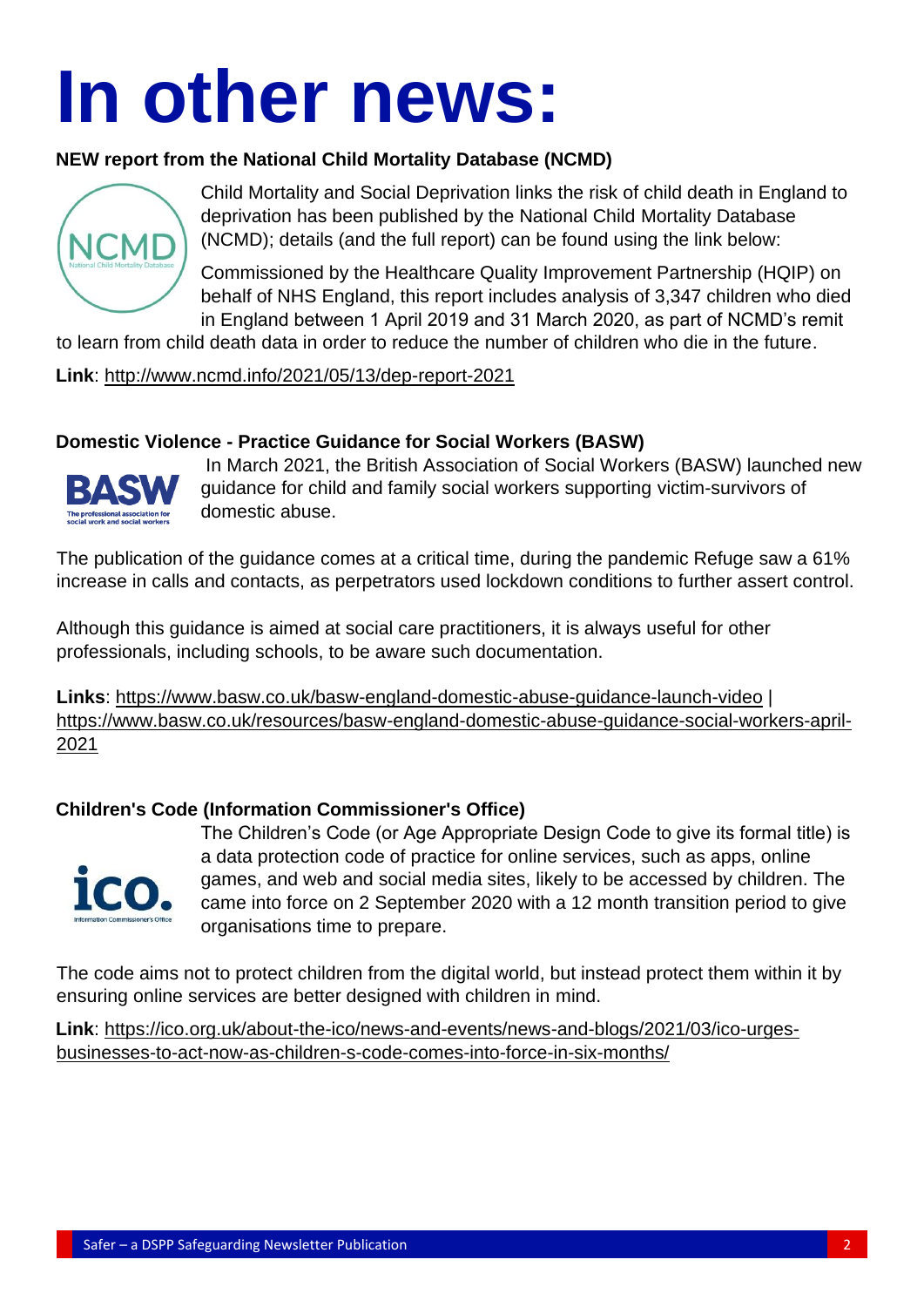# **Case Reviews Update from NSPCC Learning for April 2021**



The NSPCC Library hosts the National collection of case reviews. This update highlights case reviews recently added to the collection and features one of our Learning from case reviews briefings.

They have added eight case reviews to the Collection this month featuring a number of issues including Fabricated or induced illness (FII), child criminal exploitation, child sexual abuse, medical care, and parents with a mental health

problem.

# **Link**: [http://library.nspcc.org.uk/HeritageScripts/Hapi.dll/retrieve2?SetID=7F827729-CEA0-4252-](http://library.nspcc.org.uk/HeritageScripts/Hapi.dll/retrieve2?SetID=7F827729-CEA0-4252-9B07-38376EF640F4&DataSetName=LIVEDATA) [9B07-38376EF640F4&DataSetName=LIVEDATA](http://library.nspcc.org.uk/HeritageScripts/Hapi.dll/retrieve2?SetID=7F827729-CEA0-4252-9B07-38376EF640F4&DataSetName=LIVEDATA)

# **Understanding attachment in children**

NSPCC Learning has published new content on understanding attachment in children. The content looks at: why attachment is important; how children develop attachment; attachment and behaviours to look out for; how trauma can affect attachment; and ways to support parents and carers to develop a bond with their child.

# **Link:** [Attachment and child development](http://email.nspcc.org.uk/c/1cFxRNagXp8MjHq8Yv4NysuFIy)

# **Talking to children about abuse**

NSPCC Learning has published findings from a pilot study of "Talk to Me", an interactive learning tool produced by Attensi in collaboration with the NSPCC, that aims to: boost adults' confidence in talking to children about abuse, build the child's trust and help children talk about their experiences. A survey of 287 users found that: 95% of respondents either "agree" or "strongly agree" that the training made them more confident in talking to children about abuse; and 98% felt the content was relevant to their work.

**Link:** [Pilot shows interactive learning tool boosts adults' confidence in talking to children about](http://email.nspcc.org.uk/c/1cFxSv33L9bAOlcl50m7prfqI7)  [abuse](http://email.nspcc.org.uk/c/1cFxSv33L9bAOlcl50m7prfqI7)

#### **Safeguarding and sport**

The NSPCC's Child Protection in Sport Unit (CPSU) has published a new animation looking at how sport can safeguard children.

Topics covered include: the difference between child protection and safeguarding and how children and young people can be further protected beyond their time at training sessions. Separately, CPSU has also published an article looking at lessons that can be learnt for the sports sector following the publication of the Sheldon Report into the non-recent child sexual abuse allegations in football. CPSU has also updated the briefing on responding to information about possible risks to children to help sports clubs and organisations risk assess any concerns around the membership of people with criminal records.

**Links:** [Animation: How can sport safeguard children?](https://thecpsu.org.uk/resource-library/videos/how-can-sport-safeguard-children/) | [Responding to information about possible](https://thecpsu.org.uk/resource-library/best-practice/responding-to-information-about-possible-risks-to-children/)  [risks to children](https://thecpsu.org.uk/resource-library/best-practice/responding-to-information-about-possible-risks-to-children/)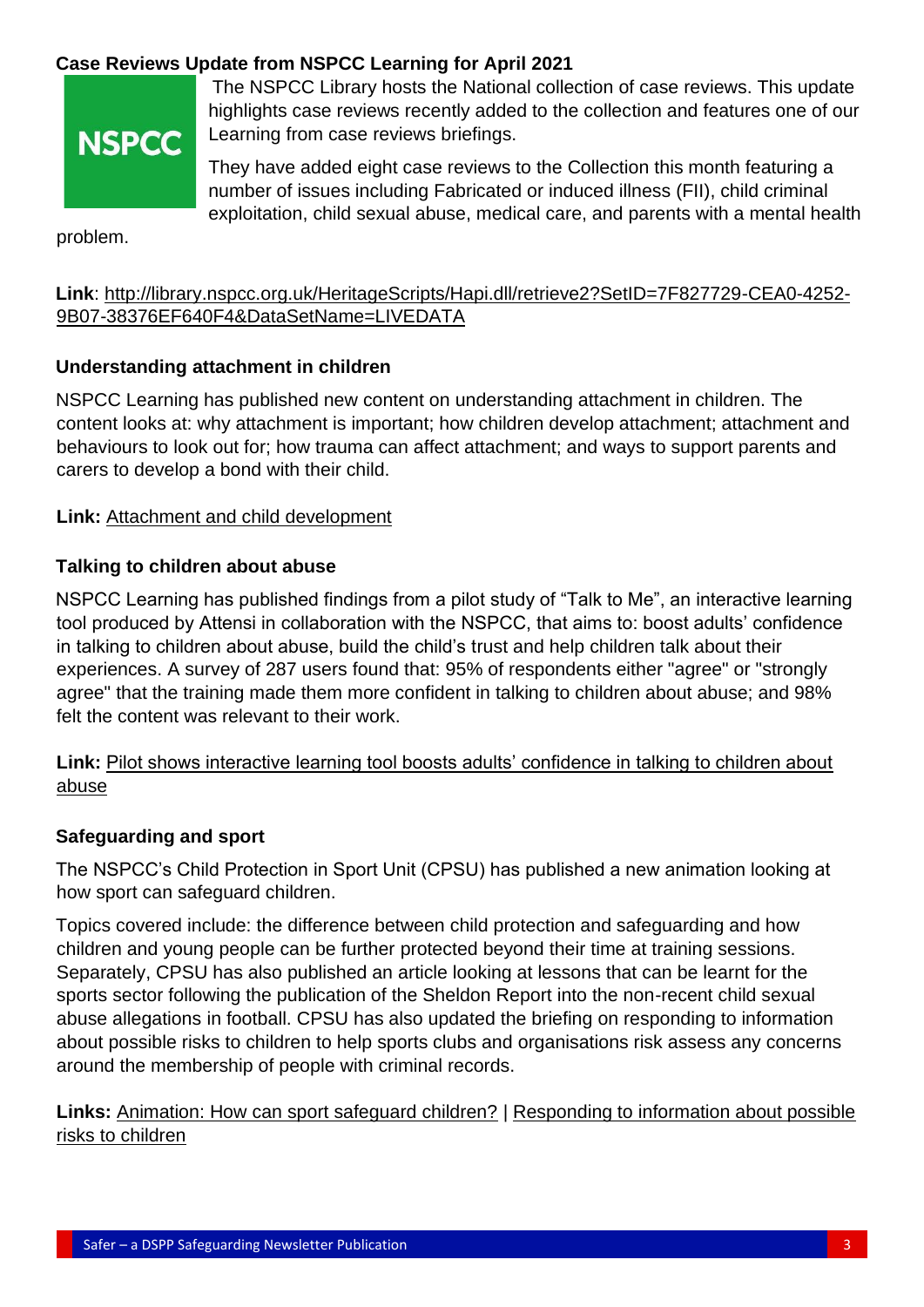# **Sexual harassment in schools**



The House of Commons Library has published a briefing paper on sexual harassment in education in England.

This briefing provides an overview of the relevant policies schools and colleges are expected to have in place on sexual harassment including recent policy developments.

#### **Link:** <https://commonslibrary.parliament.uk/research-briefings/cbp-8117/>

# **Independent review of children's social care**



The Independent review of children's social care in England has announced two new advisory groups. The evidence group, made up of academics and other experts, will ensure the review is incorporating the most appropriate research and the design group, made up of individuals from local government, policing, the judiciary, health and education, will guide how the review designs

its recommendations. The review will also be supported by What Works for Children's Social Care (WWCSC) who will produce and commission evidence summaries, rapid reviews and new analysis.

**Links**: [https://childrenssocialcare.independent-review.uk/review-update-evidence-and-design](https://childrenssocialcare.independent-review.uk/review-update-evidence-and-design-groups/)[groups/](https://childrenssocialcare.independent-review.uk/review-update-evidence-and-design-groups/) | [https://whatworks-csc.org.uk/blog/wwcsc-to-provide-research-support-to-the-review-of](https://whatworks-csc.org.uk/blog/wwcsc-to-provide-research-support-to-the-review-of-childrens-social-care/)[childrens-social-care/](https://whatworks-csc.org.uk/blog/wwcsc-to-provide-research-support-to-the-review-of-childrens-social-care/)

# **Tackling child sexual abuse**



During January 2021, the government published its strategy for tackling child sexual abuse. This strategy is the first of its kind in setting out the government's vision for preventing, tackling, and responding to child sexual abuse in all its forms.

It doesn't matter whether it is committed in person or online, in families or communities, here in this country or overseas. It is based on 3 objectives:

- objective 1: tackling all forms of child sexual abuse and bringing offenders to justice.
- objective 2: preventing offending and re-offending.
- objective 3: protecting and safeguarding children and young people and supporting all victims and survivors.

#### **Link**:<https://www.gov.uk/government/publications/tackling-child-sexual-abuse-strategy>

#### **Independent Child Trafficking Guardians**

| u Barnardos |  |
|-------------|--|
| National    |  |
| ounter      |  |
| Trai        |  |
|             |  |

An independent Child Trafficking Guardian (ICTG) provides independent advice and support to potentially trafficked children and can advocate on their behalf. Delivered by Barnardo's, the ICTG service is provided in addition to statutory support, with ICTGs working closely with local authority safeguarding professionals.

An ICTG Direct Worker provides support where there is no parental responsibility for the child in the UK, while an expert ICTG Regional Practice Co-ordinator provides support where there is someone with parental responsibility.

**Link**:<https://www.gov.uk/government/publications/child-trafficking-advocates-early-adopter-sites>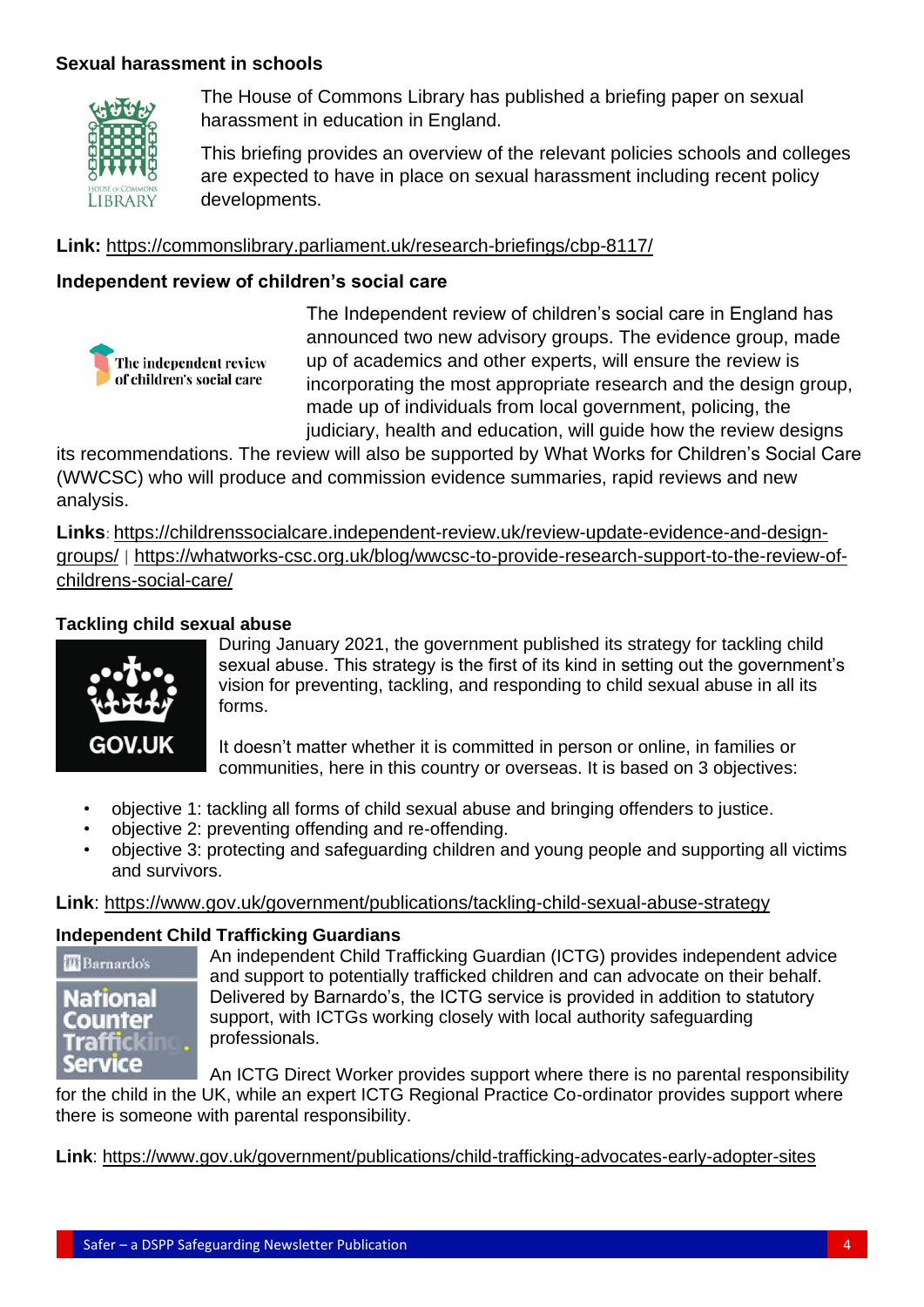# **Border Force work on tackling modern slavery**



With tackling modern slavery, human trafficking, and child sexual abuse and exploitation all leading priorities for Border Force, operational staff at locations across the UK implement a range of measures to identify victims and perpetrators as well as safeguarding and supporting adults or children at risk of being exploited.

#### **Link**:<https://www.gov.uk/government/organisations/border-force>

#### **Coronavirus: impact on children and young people's mental health**



The All Party Parliamentary Group for a Fit and Healthy Childhood has published a report, compiled by 41 academics, charity sector experts and children's play specialists, looking at the impact on the mental health of children and young people during and after the coronavirus pandemic.

Recommendations include: a cross-government department commission on the funding of children and young people's mental health provision to encompass

NHS and other budgets; and the adoption of a multi-sector approach to improve the mental health and wellbeing of the current cohort of children and young people.

# **Link:** [https://fhcappg.org.uk/wp-content/uploads/2021/04/THE-COVID-GENERATION-REPORT-](https://fhcappg.org.uk/wp-content/uploads/2021/04/THE-COVID-GENERATION-REPORT-April2021.pdf)[April2021.pdf](https://fhcappg.org.uk/wp-content/uploads/2021/04/THE-COVID-GENERATION-REPORT-April2021.pdf)

#### **Domestic abuse**



The Ann Craft Trust has released a podcast discussing domestic abuse and coercive control and how this abuse affects the physical and mental health of the whole family.

**Link:** [Domestic abuse and coercive control: telling untold stories: safeguarding matters](http://email.nspcc.org.uk/c/1cFyu0SMhvAL0loGDKa5HndBl2)

#### **Domestic Abuse Act**



The Domestic Abuse Bill received Royal Assent on 29 April 2021. The Domestic Abuse Act explicitly recognises children as victims if they see, hear or experience the effects of abuse and includes a legal definition of domestic abuse which incorporates a range of abuses beyond physical violence, including emotional, coercive or controlling behaviour, and economic abuse.

#### **Links:** [Domestic Abuse Bill receives Royal Assent](https://www.gov.uk/government/news/landmark-domestic-abuse-bill-receives-royalassent) | [Domestic Abuse Act](https://bills.parliament.uk/bills/2709)

#### **Bullying during the coronavirus pandemic**



The Anti-Bullying Alliance has published findings from a survey of pupils, school staff, and parents and carers in England about bullying and relationships, carried out during the week 1-7 February 2021, when some children were in school but most were taking part in learning at home.

Findings include: 68% of young people said they felt less connected to their friendships than before the pandemic; 75% of young people learning from home were not given opportunities to communicate with other pupils during online lessons, and where they were allowed to use the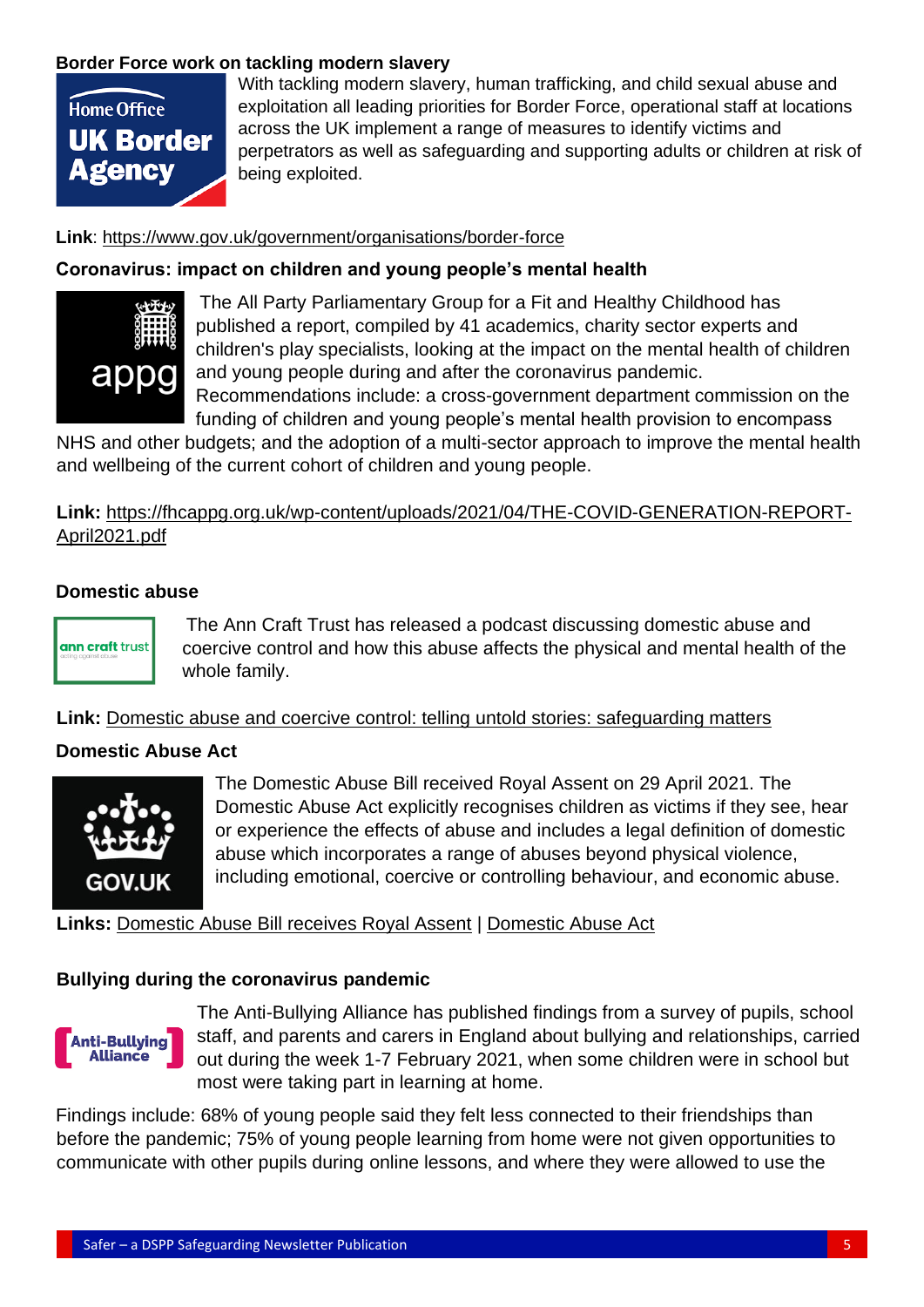chat functions these were often used to say unkind and bullying things; and children and young people reported bullying about their home life and access to technology.

# **Link:** [https://www.anti-](https://www.anti-bullyingalliance.org.uk/sites/default/files/field/attachment/Bullying%20in%20the%20pandemic.pdf)

[bullyingalliance.org.uk/sites/default/files/field/attachment/Bullying%20in%20the%20pandemic.pdf](https://www.anti-bullyingalliance.org.uk/sites/default/files/field/attachment/Bullying%20in%20the%20pandemic.pdf)

# **Online safety**



The UK Safer Internet Centre has published a report looking at the reach of Safer Internet Day 2021 and the impact it had on children, young people, parents, carers, and teachers. The report finds that 51% children aged 8-17 years across the UK heard about Safer Internet Day, of which: 82% said they felt more confident about what to do if they were worried about something online; 85% said they

know what to do if they or someone else see misleading or unreliable content online; and 63% had a conversation with a parent or carer about online safety.

**Link**: [https://www.saferinternet.org.uk/safer-internet-day/safer-internet-day-2021/safer-internet](https://www.saferinternet.org.uk/safer-internet-day/safer-internet-day-2021/safer-internet-day-2021-impact-report)[day-2021-impact-report](https://www.saferinternet.org.uk/safer-internet-day/safer-internet-day-2021/safer-internet-day-2021-impact-report)

# **[Ofcom, Children's media use and attitudes](https://education.us1.list-manage.com/track/click?u=06b92c76aae9a855ba042970c&id=e83ab1970b&e=9450688cbe)**



Ofcom has published a report looking at the media use and attitudes of children and young people aged 5-15. Findings show that in 2020: nearly all children aged 5-15 went online; just over half of 12-15s have had some form of negative online experience, the most common of which was being contacted by someone they did not know who wanted to be their friend.

# **Link:** <https://www.ofcom.org.uk/research-and-data/media-literacy-research/childrens>

#### **Online grooming**



The Internet Watch Foundation (IWF) has published figures from the IWF Annual report 2020 which shows the growing risk of children, particularly girls aged 11- 13, being targeted online by criminal sex predators.

New analysis shows that 11- to 13-year-old girls were victims of online grooming in 80% of the 68,000 cases of self-generated imagery identified. The IWF has launched a Gurls Out Loud campaign which aims to empower teenage girls and

warn parents about the risks posed by online predators targeting children.

**Link:** <https://annualreport2020.iwf.org.uk/>

# **Latest Safeguarding Pressures report from ADCS published**



The Association of Directors of Children's Services' (ADCS) latest [Safeguarding](https://adcs.org.uk/safeguarding/article/safeguarding-pressures)  [Pressures report](https://adcs.org.uk/safeguarding/article/safeguarding-pressures) states, last year there were fewer referrals from schools last Leading Children's Services year, traditionally one of the largest sources of referrals, due to the closures.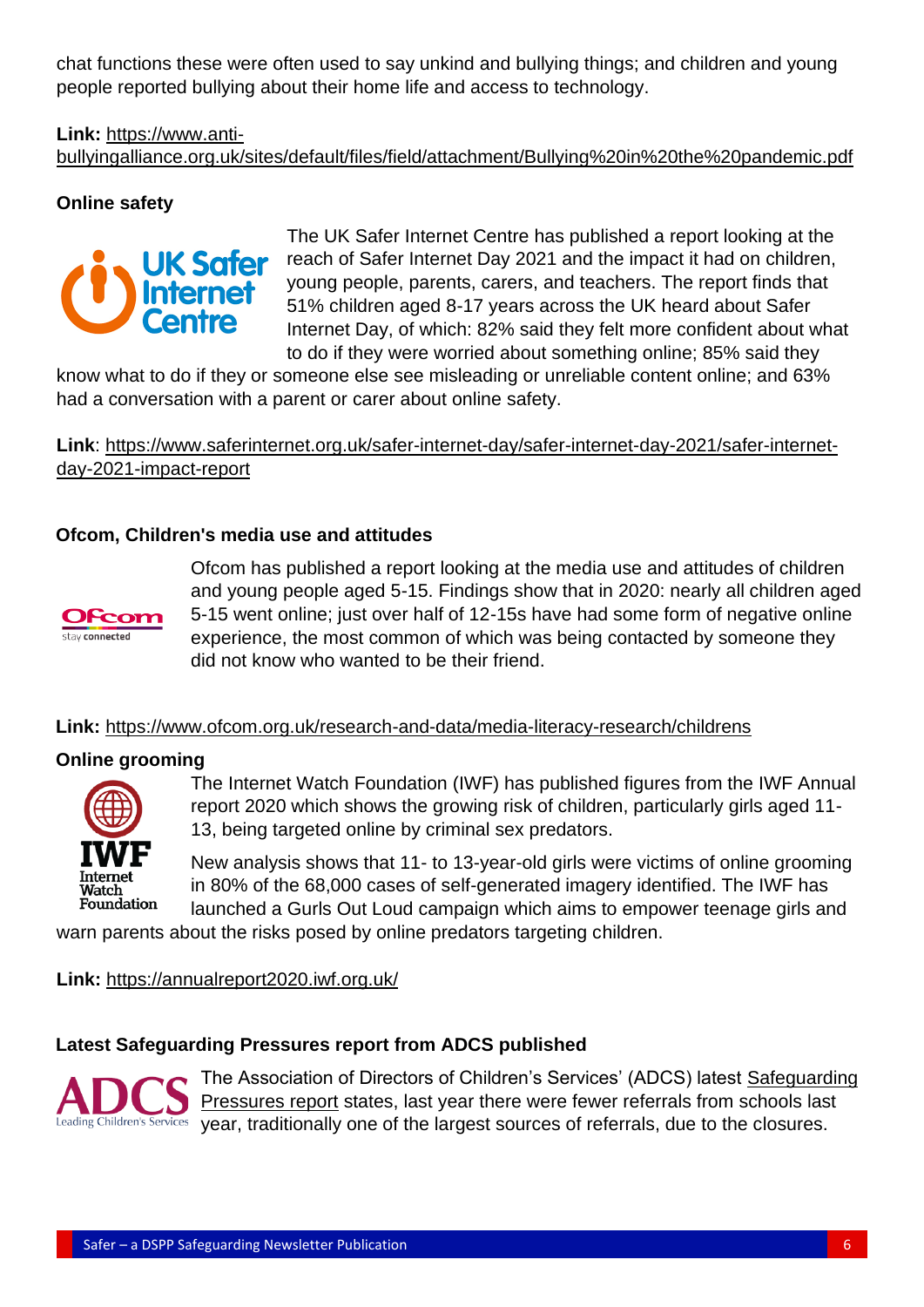DFE data of Local authorities shows that during the first national lockdown referrals from schools decreased by 77 per cent compared with 2018 levels.

# **Online Grooming New Campaign (Internet watch Foundation)**

A new IWF safety campaign aims to help parents have conversations with their children about keeping their 'door' closed to child sexual abusers. The campaign includes a booklet for parents, explaining the risks, explaining why children are vulnerable, and suggests practice steps that parents can take.

The mnemonic used in the campaign is TALK:

- TALK to your child about online sexual abuse. Start the conversation and listen to their concerns.
- AGREE ground rules about the way you use technology as a family.
- LEARN about the platforms and apps your child loves. Take an interest in their online life.
- KNOW how to use tools, apps and settings that can help to keep your child safe online.

#### **Link:** <https://talk.iwf.org.uk/>

# **Child and Maternal Health (Public Health England)**



If you are interested in data and how your area compares to others, you can access a rich information seam on childhood by going to the Public Health England website.

The Child and Maternal Health hub will enable you print pdfs of relevant data including:

- Child Health Profile
- Health behaviours in Young People
- Teenage pregnancy and young parents

Reports for Dudley can found here: [https://fingertips.phe.org.uk/profile/child-health](https://fingertips.phe.org.uk/profile/child-health-profiles/data#page/13/ati/302/are/E08000027)[profiles/data#page/13/ati/302/are/E08000027](https://fingertips.phe.org.uk/profile/child-health-profiles/data#page/13/ati/302/are/E08000027)

#### **New ways to prevent child exploitation**



The [Economic and Social Research Council](https://esrc.ukri.org/?) are funding a new research project to study the safeguarding risks faced by young people outside their home and explore new ways of combating threats such as sexual and criminal exploitation and gang affiliation.

The £1.9m Innovate Project by the [University of Sussex,](https://www.sussex.ac.uk/) will explore the work of six organisations each using one of three different frameworks for safeguarding

and trauma-informed practice.

The three year project will involve researchers observing meetings and practices, interview young people, parents and professionals. The study will also examine organisational processes,